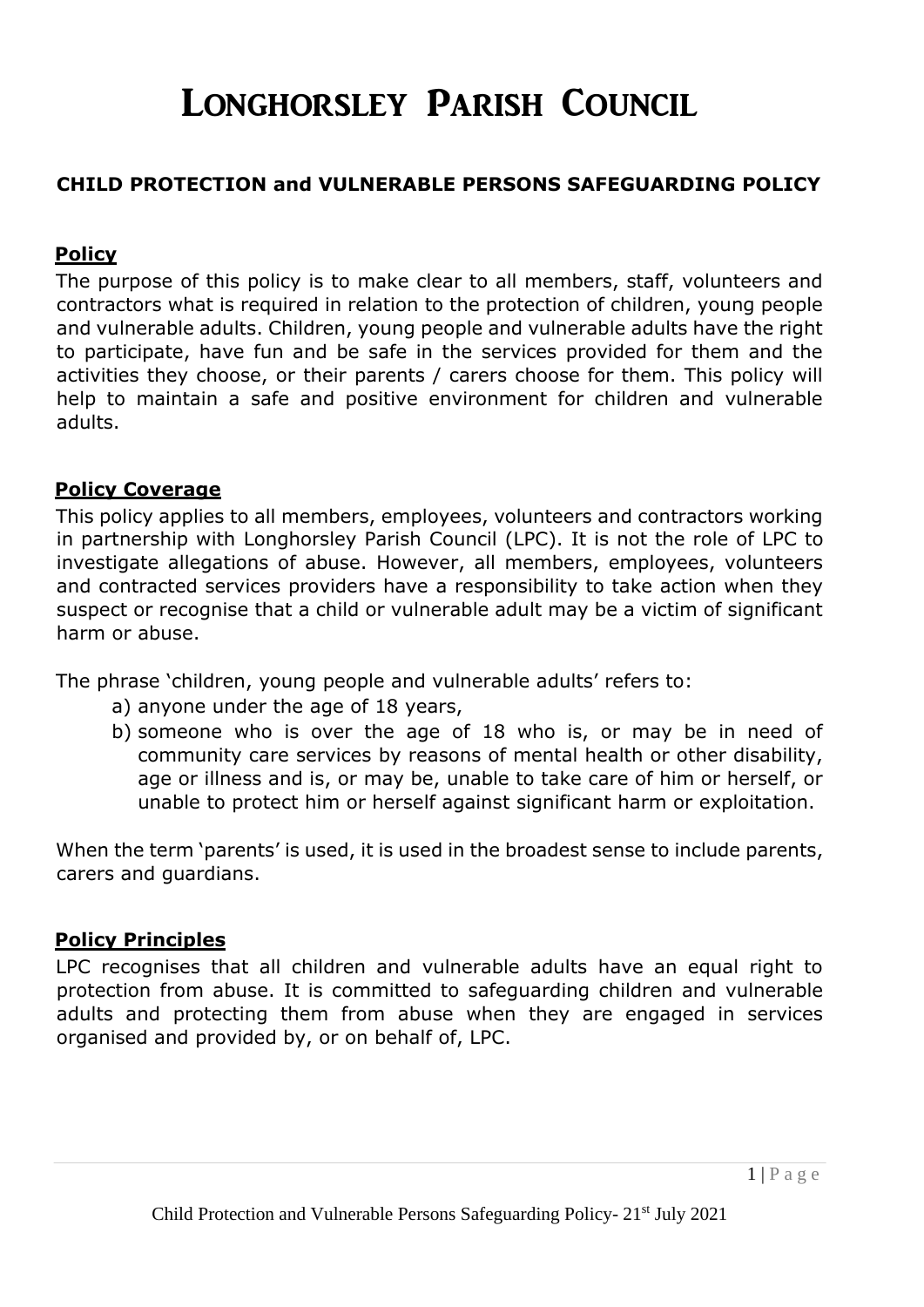Referrals of suspicions of abuse cannot be anonymous and should be made in the knowledge that, during the course of enquiries, the agency that made that referral will be made clear.

LPC will not tolerate the harassment of any member, employee, volunteer, contracted service provider or child/vulnerable adult who raises concerns of abuse.

## **Policy Statement**

LPC is committed to taking all reasonable precautions to safeguard the welfare of children and vulnerable persons that use its services and will promote a safeguarding culture and environment.

- it will endeavour to keep children and vulnerable adults safe from abuse
- suspicion of abuse will be responded to promptly and appropriately
- it will act in the best interests of the child or vulnerable adult at all times
- it will proactively seek to promote the welfare and protection of all children and vulnerable adults living in the local community
- it will endeavour to ensure that unsuitable people are prevented from working with children and vulnerable adults through, as appropriate, its recruitment and selection policy (using DBS where appropriate).
- it will take any concern made by a member, employee, volunteer or contracted service provider or child / vulnerable adult seriously, and treat it with sensitivity.

### **Procedures and Systems**

#### **Definitions of Abuse:**

- Abuse covers any form of physical, emotional, mental and sexual abuse including bullying, including lack of care that leads to injury or harm. For vulnerable adults abuse may also be financial.
- Neglect is where people fail to meet a child's or vulnerable person's basic physical / psychological needs and is likely to result in the serious impairment of their health or development, e.g., failure to ensure that a child is protected from unnecessary risk of injury, or exposing them to undue cold.
- Physical Abuse is where physical pain or injury is caused, e.g., hitting, shaking, biting, etc.
- Sexual Abuse is where children or vulnerable adults knowingly or unknowingly take part in an activity that meets the sexual needs of the other person or persons involved. This includes inappropriate photography or videoing.
- Emotional / Mental Abuse is where there is persistent emotional ill treatment that causes severe and persistent adverse effects on the child's or vulnerable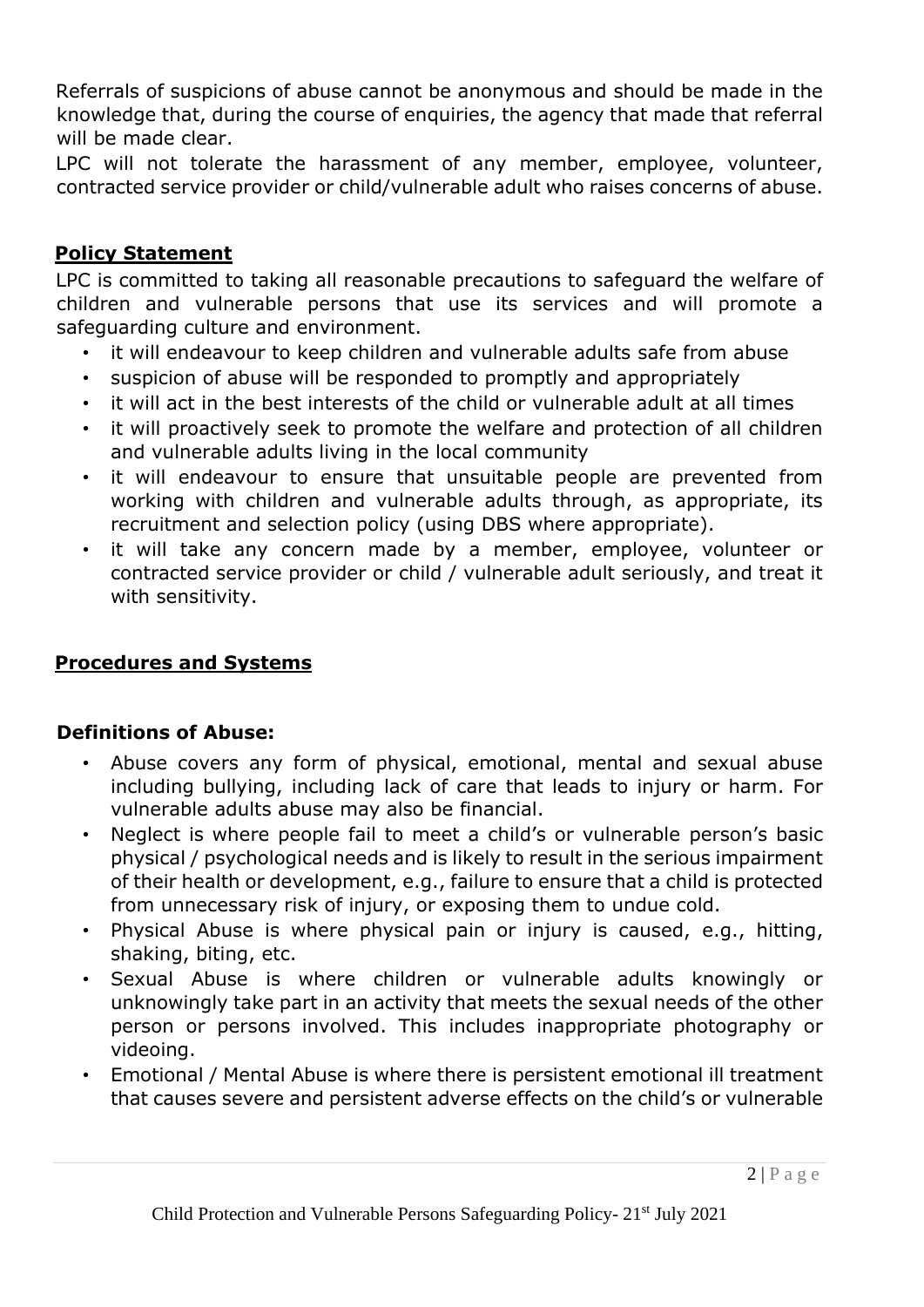person's emotional status e.g., bullying (including cyber and text bullying), constant criticism and unrealistic pressure to perform.

• It is important to recognise that disabled children may be particularly vulnerable to abuse and may have added difficulties in communicating what is happening to them. Dependency on others for primary needs, e.g., feeding and clothing may make a person feel powerless to report abusive treatment.

### **Use of Video and Photography**

The use of photographs and images of young people will be controlled to prevent possible misuse. In general, agreement will be sought from parents or guardians that images can be used as appropriate.

## **Responding to allegations**

If a person discloses abuse by someone else:

- Stay calm, take the allegation seriously
- Allow the person to speak without interruption, accepting what is said, but DO NOT investigate
- Only ask questions for clarification, do not ask leading questions  $\square$  Alleviate feelings of guilt and isolation, while passing no judgement. Reassure them that they did the right thing by talking to you
- Advise that you will try to offer support, but that you MUST pass the information on, do not offer to keep secrets.
- Record the facts as you know them.
- Refer the allegation immediately and directly to the appropriate person. If an employee or volunteer is implicated, refer to the Clerk.
- If the Clerk is implicated, refer to the Council Chairman. All allegations must be referred, no matter how insignificant they seem to be, or when they occur.
- Try to ensure that no-one is placed in a position which could cause further compromise.

As soon as possible after the incident or disclosure has occurred:

- Write down notes, dates, times, facts, observations, and verbatim speech.
- Ensure the correct details are available, the young person's / vulnerable adult's
- name and address, and the name and address of their parent or guardian.
- Immediately contact the Social Services Department at Northumberland CC. Ask for a duty officer and indicate that you wish to discuss a matter of child / vulnerable person protection. Ask for the name of the person with whom you are speaking. Do not filter out or withhold any information. Ask if there is anyone else who should be informed.
- With the Clerk prepare a confidential file. Record all notes, conversations and advice from Social Services. Every effort should be made to ensure that confidentiality is maintained for all concerned.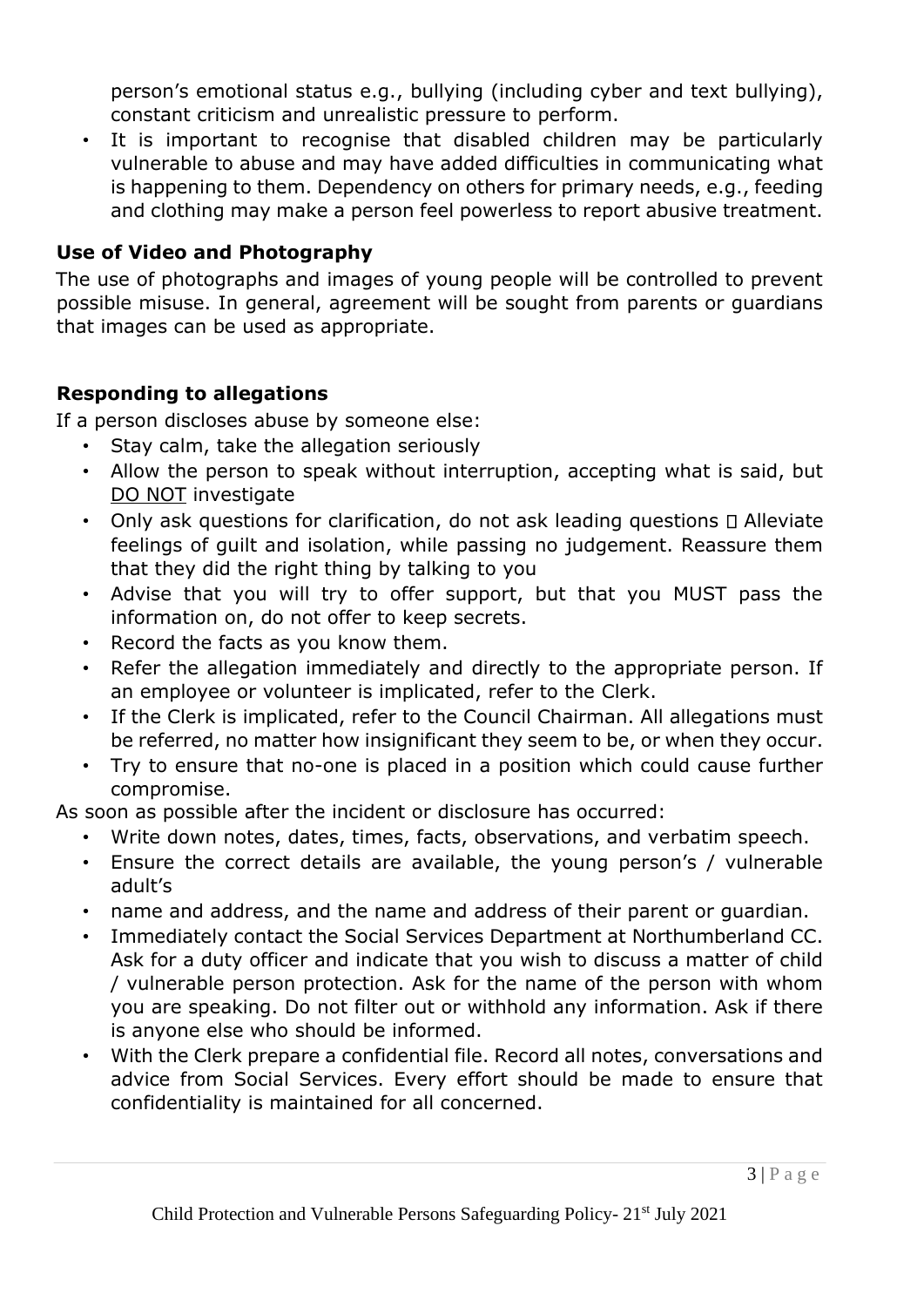- The Clerk will store this information in a secure place with limited access to designated people, in line with data protection legislation.
- Follow the advice from Social Services; take no other action unless advised to do so by Social Services.

## **Responding to concerns about a child's welfare where there has been no specific disclosure or allegation:**

All members, staff employees, volunteers and organisations contracted to provide services on behalf of LPC are encouraged to share concerns with the Clerk. The Clerk will, if appropriate, make a referral to Social Services. Recognising abuse is not always easy. The list below provides some indicators of abuse; however, the list is not exhaustive and contains only indicators, not confirmation, of abuse:

- unexplained bruising, marks or injuries on any part of the body e.g., cigarette burns, bite marks
- bruises which reflect hand marks or fingertips (from slapping or pinching)
- an injury for which the explanation seems inconsistent or which has not been treated adequately
- sudden changes in behaviour, including becoming withdrawn or becoming aggressive, severe temper outbursts
- neglected in appearance, dirty or 'smelly'
- constant hunger, sometimes stealing food from others
- fear of parents or carers being approached for an explanation
- neurotic behaviour e.g., hair twisting, rocking
- self-harm

# **Confidentiality**

Members, staff, volunteers and contracted service providers must not discuss allegations of abuse, substantiated or not, with anyone other than in connection with the formal investigation. Where it is necessary to put in procedures to prevent continuing abuse the matter should be shared with the Clerk so that appropriate risk assessments may be undertaken.

# **Codes of Practice and Behaviour**

These guidelines have been devised to protect children and vulnerable adults from abuse, as well as to protect members, staff and volunteers from situations where false allegations may occur. The guidelines apply to those working with children or vulnerable persons involved in activities organised by or on behalf of LPC. Members, staff and volunteers must:

- Treat everyone with respect, regardless of their age, ethnicity, social background, ability, sexual orientation, culture or religious beliefs
- Provide an example of good conduct they wish others to follow
- Plan activities which involve more than one other person being present, or at least which are within sight or hearing of others
- Respect a person's right to personal privacy.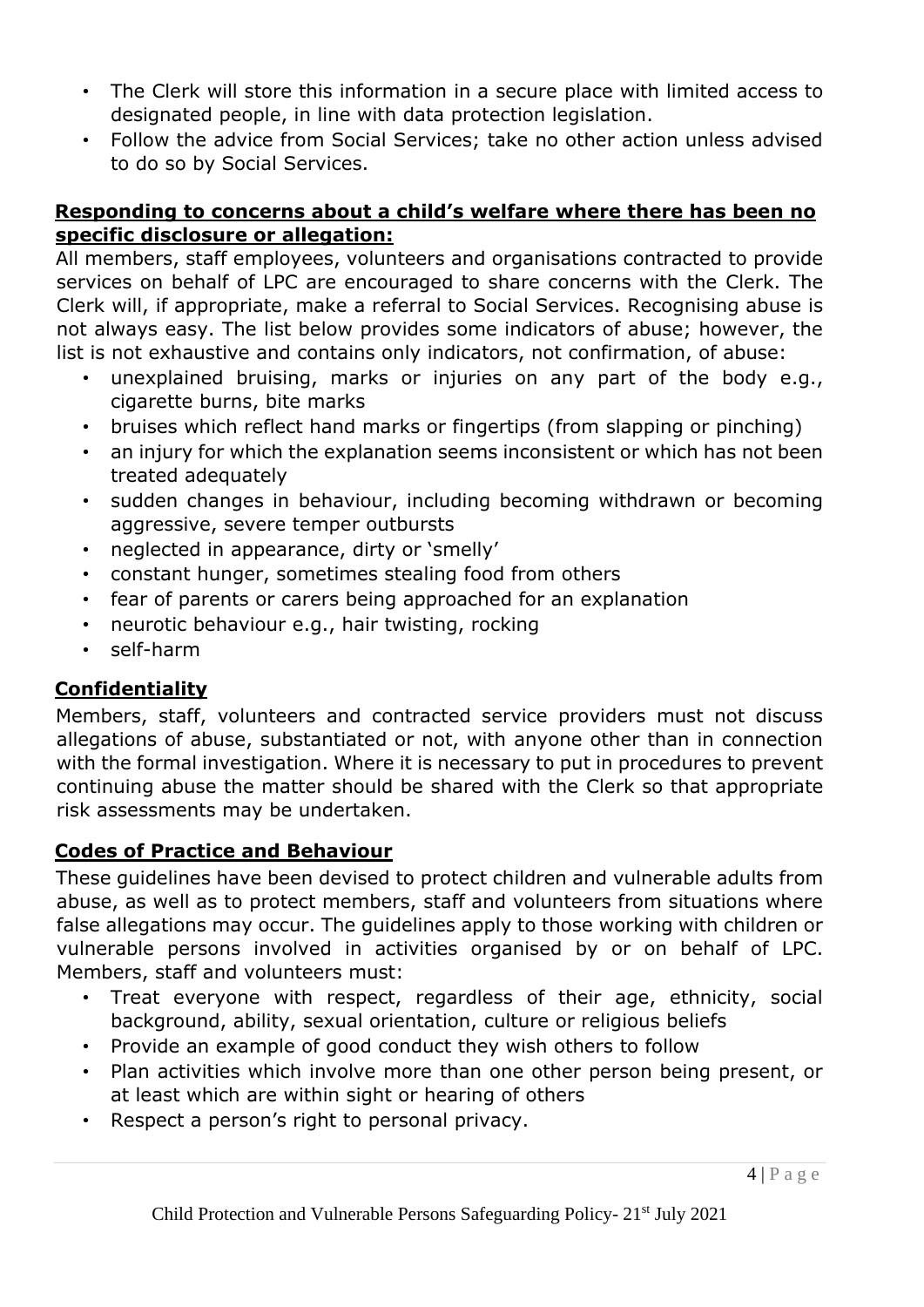- Provide access for young people to talk to others about any concerns they may have.
- Encourage young people and adults to feel comfortable and caring enough to point out attitudes or behaviours they do not like.
- Remember that someone else might misinterpret their actions, no matter how well-intentioned
- Challenge unacceptable behaviour and report all allegations/suspicions of abuse.
- Be identifiable and wear a name badge at all times.

# **Members, staff and volunteers must not:**

- Engage in physical horseplay, such as wrestling or tickling
- Have any inappropriate verbal or physical contact with children or vulnerable people, or make suggestive remarks or gestures
- Play physical contact games with children or vulnerable adults
- Jump to conclusions about others without checking the facts
- Ask children or vulnerable adults to do things that are potentially dangerous, illegal or otherwise unreasonable
- Show favouritism to any individual
- Rely on just their good name to protect them or believe it could "never happen to me"
- Take chances when common sense, policy or practice suggest a more prudent approach
- Allow allegations made to go unchallenged, unrecorded and not acted upon.

LPC takes its responsibility very seriously. Employees who breach these guidelines will face investigation and may face disciplinary action, which could lead to a dismissal. Volunteers in breach of the above Code of Conduct will have their services terminated with immediate effect and their parent organisation (as appropriate) will be informed. If a member does not adhere to the policy, there may be grounds for reporting their behaviour to the Standards Committee, who may require an investigation under the Member Code of Conduct. Where there is evidence of illegal activity, the member, employee or volunteer will be reported to the relevant authorities and may face a criminal investigation.

# **Procedure in Relation to Specific Services**

# First Aid

Child welfare is of paramount importance. In certain circumstances members, employees, volunteers and contracted service providers may undertake first aid as a last resort, notifying parents / carers as soon as possible, to minimise a child's or vulnerable adult's distress.